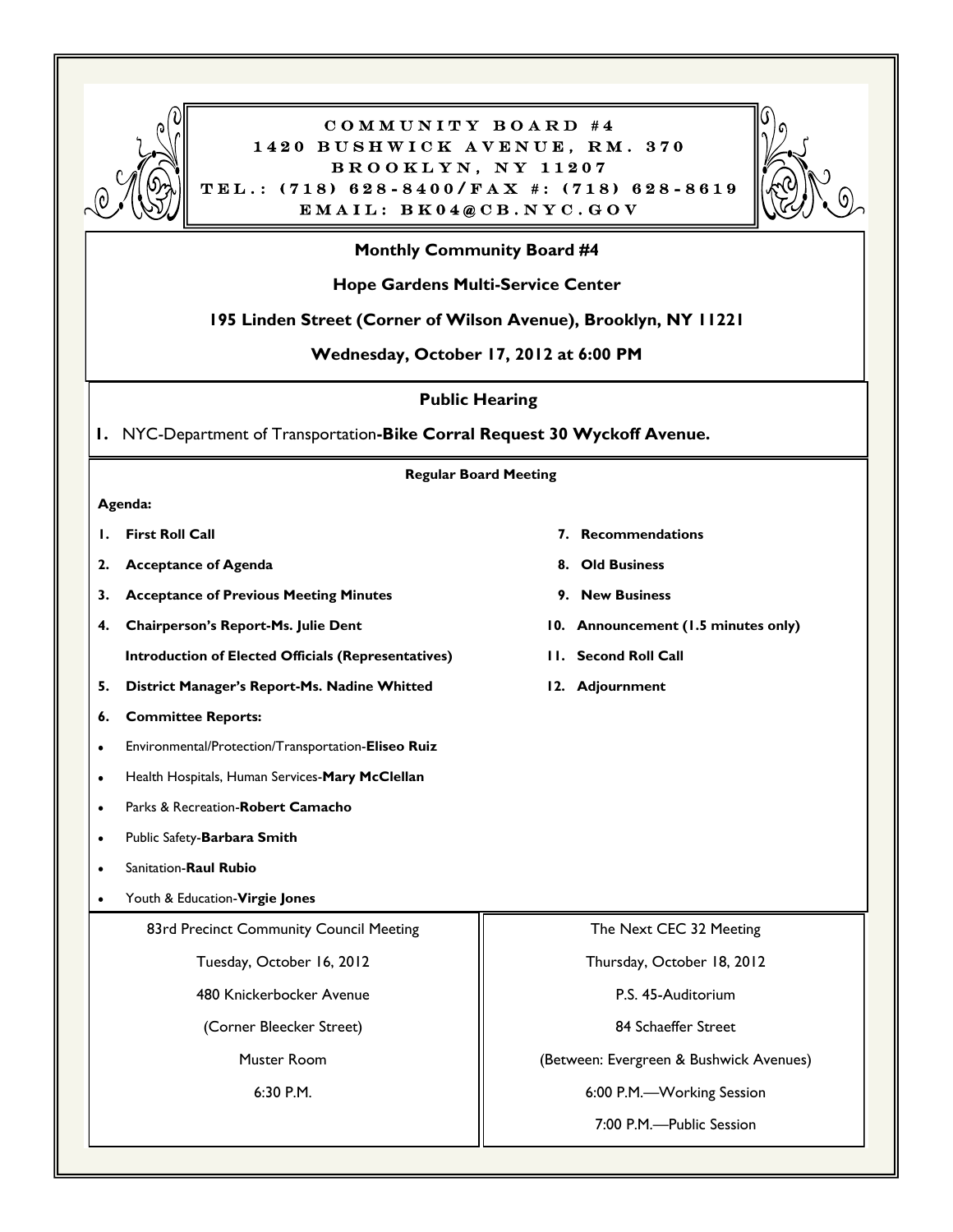



# SPECIAL NOTICE

CB #4 November Meeting Will Take Place On

# **(Wednesday, November 28, 2012)**

# **4th Wednesday**

# Instead of

(Wednesday, November 21, 2012)

This change is taking place in consideration of the Thanksgiving Holiday. Please make the necessary adjustment on your calendar.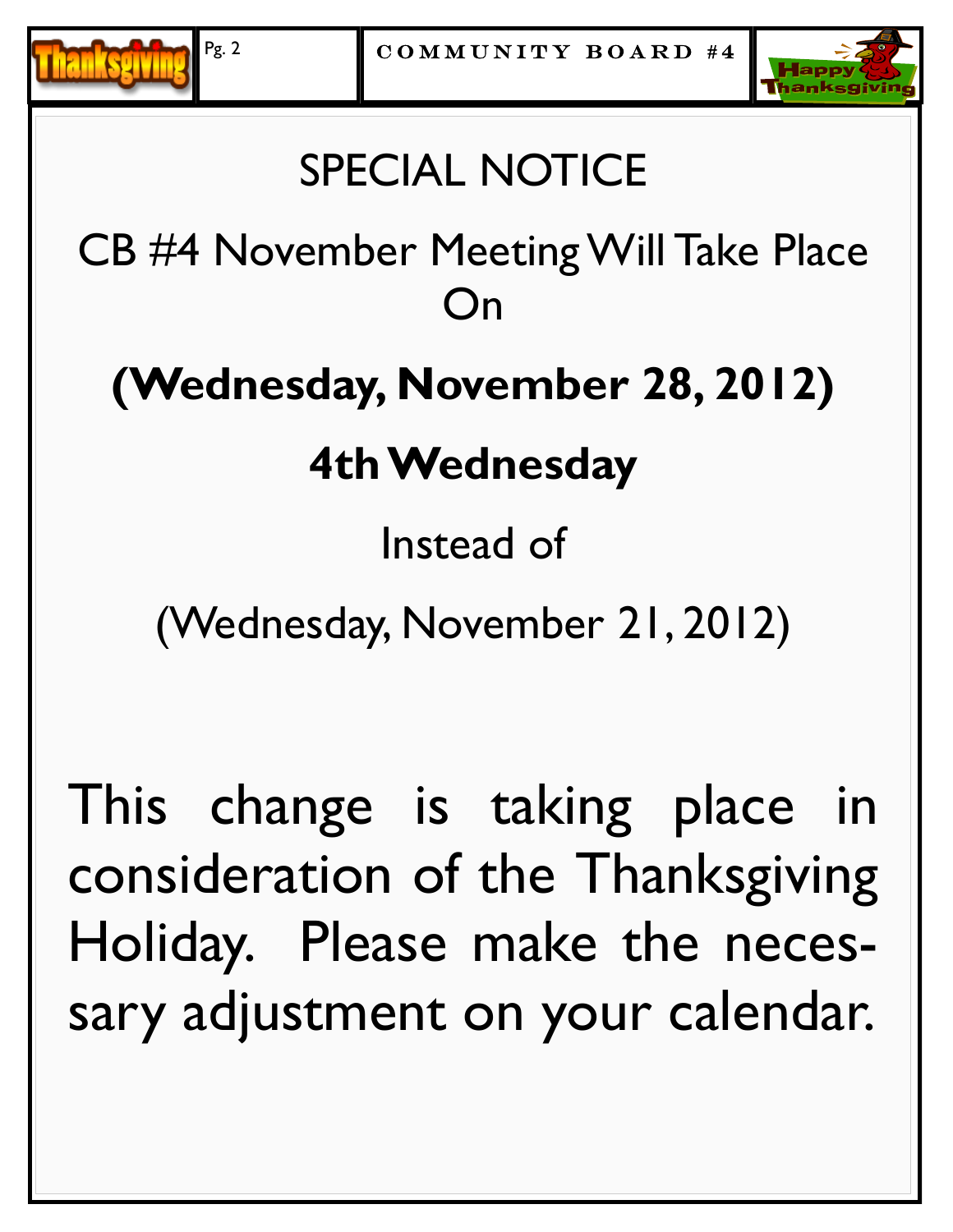



### **Little Things Can Send a BIG Message….**





In crime prevention , little things can mean a lot. Take, for example your car's cigarette lighter or power outlet. It may not look like much to you, but it can send an important signal to thieves.

Some criminals look at the dashboards of cars. If they see the cigarette lighter is missing or the cover is open on the power outlet, they figure there is at least a possibility that it has been taken out to accommodate a battery charger or power adapter for an electronic device. They're willing to take a chance that the device is not far away—maybe stored in the glove box or center console. So when they don't see a cigarette lighter in a car, some thieves will break the passenger side window, and search your car, hoping to find some valuables inside. If you don't have anything, the criminal will just move on, looking for another opportunity. But he—or she—has left behind a mess of broken and shattered glass for you to clean up, and a colossal headache until you get the car repaired.

Don't give criminals an opportunity. Whether or not you have anything, keep that cigarette lighter just where it belongs and the cover closed on those accessory outlets when you leave your car. If you do, you're much less likely to encounter an unwelcome surprise when you return.

For more information on all the programs the Police Department offer, or for crime prevention and personal safety tips visit our website: **www.nypdcommunityaffairs.org**

Contact: **NYPD Community Affairs Bureau**

1 Police Plaza, New York, NY 10038 / 646. 610. 5323

Email: communityaffairs@nypd.org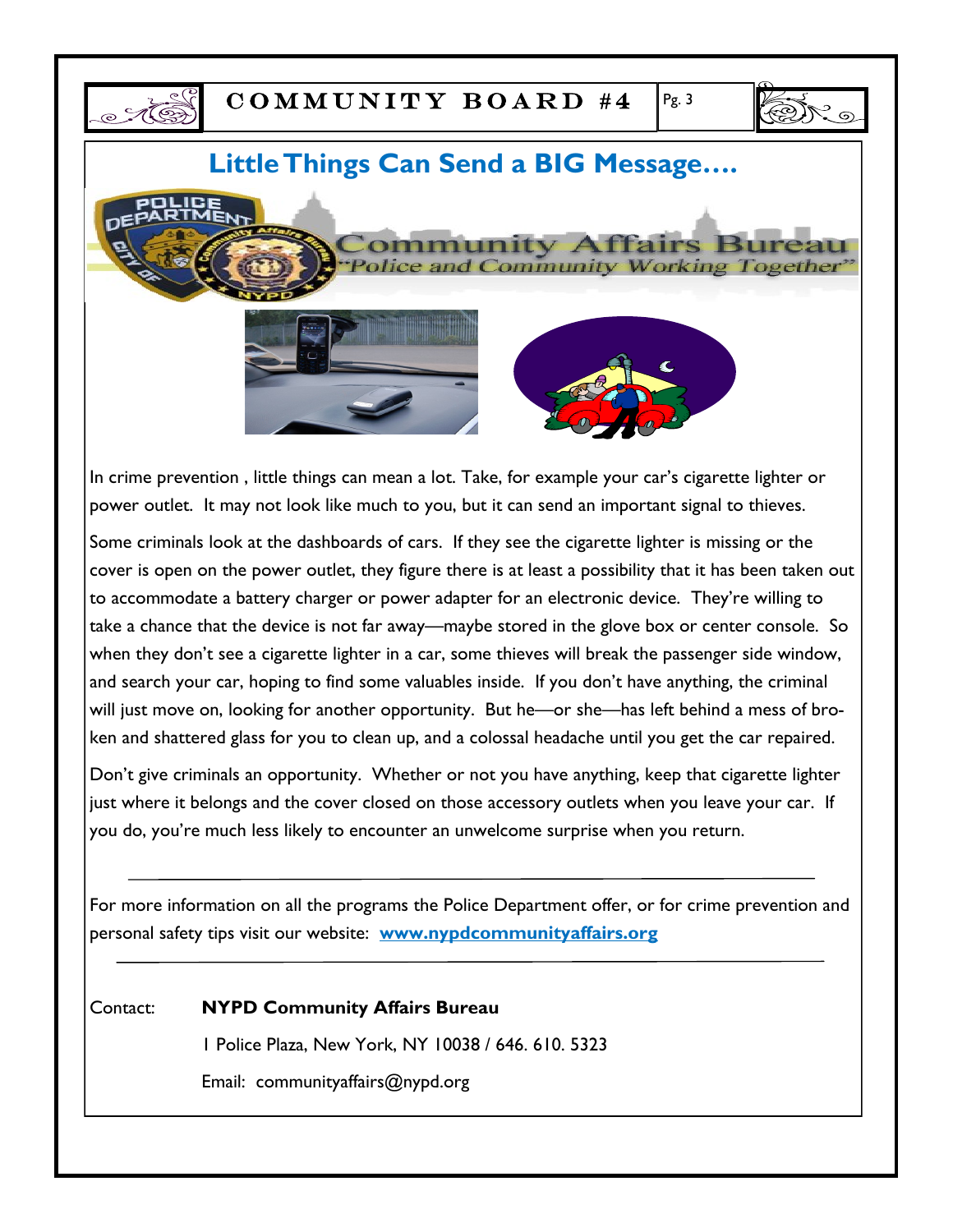

### COMMUNITY BOARD #4



#### St. Nicks Alliance

A nonprofit organization that puts people from Brooklyn back to work, is searching for individuals to train for good paying, career-track, high-demand green-collar jobs.

#### **Now actively recruiting for:**

- COMMERICAL DRIVERS LICENSE, Class B
- ENVIRONMENTAL RESPONSE & REMEDIA-**TION**
- $\Rightarrow$  PEST CONTROL TRAINING PROGRAM

#### **Need to Prepare for your GED?**

- $\Rightarrow$  Learn the Basics to prepare for the GED (Adult Basic Education)
- $\Rightarrow$  Master the English Language
- $\Rightarrow$  Prepare to take the New York State GED exam in English or Spanish
- $\Rightarrow$  Become Computer Literate

**Call to schedule an appointment: Ms. Martha Mitja at 718-302-2057**

For More Information Call **St. Nicks Alliance** at **718-302-2057 Ext. 231**

790 Broadway, 2nd Floor, Brooklyn, NY 11206

### **FDNY**

#### **To Schedule A Fire Safety Education Event**

Contact the FDNY Fire Safety Education Unit at (718) 281- 3870, or by e-mail at FSE@FDNY.NYC.GOV

Please have the following information available at the time of your request:

- 1. Name and address of the organization requesting the event.
- 2. Name and telephone number of a contact person.
- 3. The location and/or address where the event will take place.
- 4. Date and time of the requested event.
- 5. An alternate or rain date of the requested event.
- 6. Purpose of the request (school, community event).
- 7. Approximate age groups and number of people attending the event.

**A minimum of two weeks notice is required.**



#### **New York City Cyclists Must:**

- 1. Yield to pedestrains
- 2. Stop at red lights and stop signs
- 3. Ride in the direction of traffic
- 4. Stay off the sidewalk
- 5. Use a white front light and red tail light at night





#### **www.nyc.gov/bikesmart**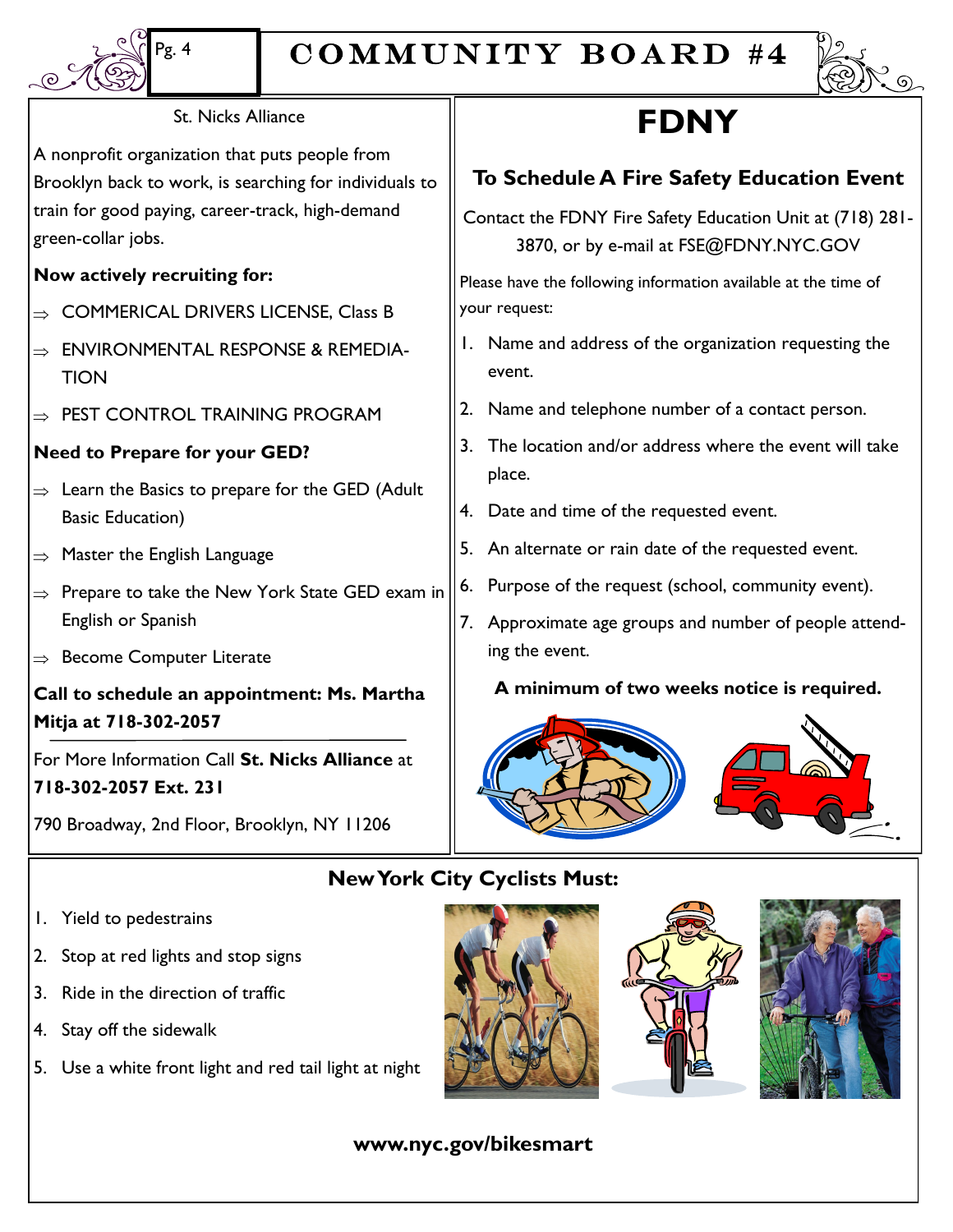



### **REMEMBER TO VOTE**

### **ON**

# **TUESDAY, NOVEMBER 6, 2012**

On Tuesday, November 6, Americans will have a chance to decide the course of the country for the next four years. New Yorkers will have the opportunity to head to the polls, cast their ballots and make their voices heard-but only if they have registered to vote.

To register to vote or to update your voter registration, please fill out and complete a voter registration form. Voter registration forms are available for download on

**www.vote.nyc.ny.us** or in person at your local library or post office. Forms must be postmarked by **Friday, October 12.** If you have an ID or driver's license from the Department of Motor Vehicles, you can register to vote or update your registration on the **DMV Website.** 

Call **(866) VOTE-NYC** for questions about your registration, poll site locations or other questions about voting.